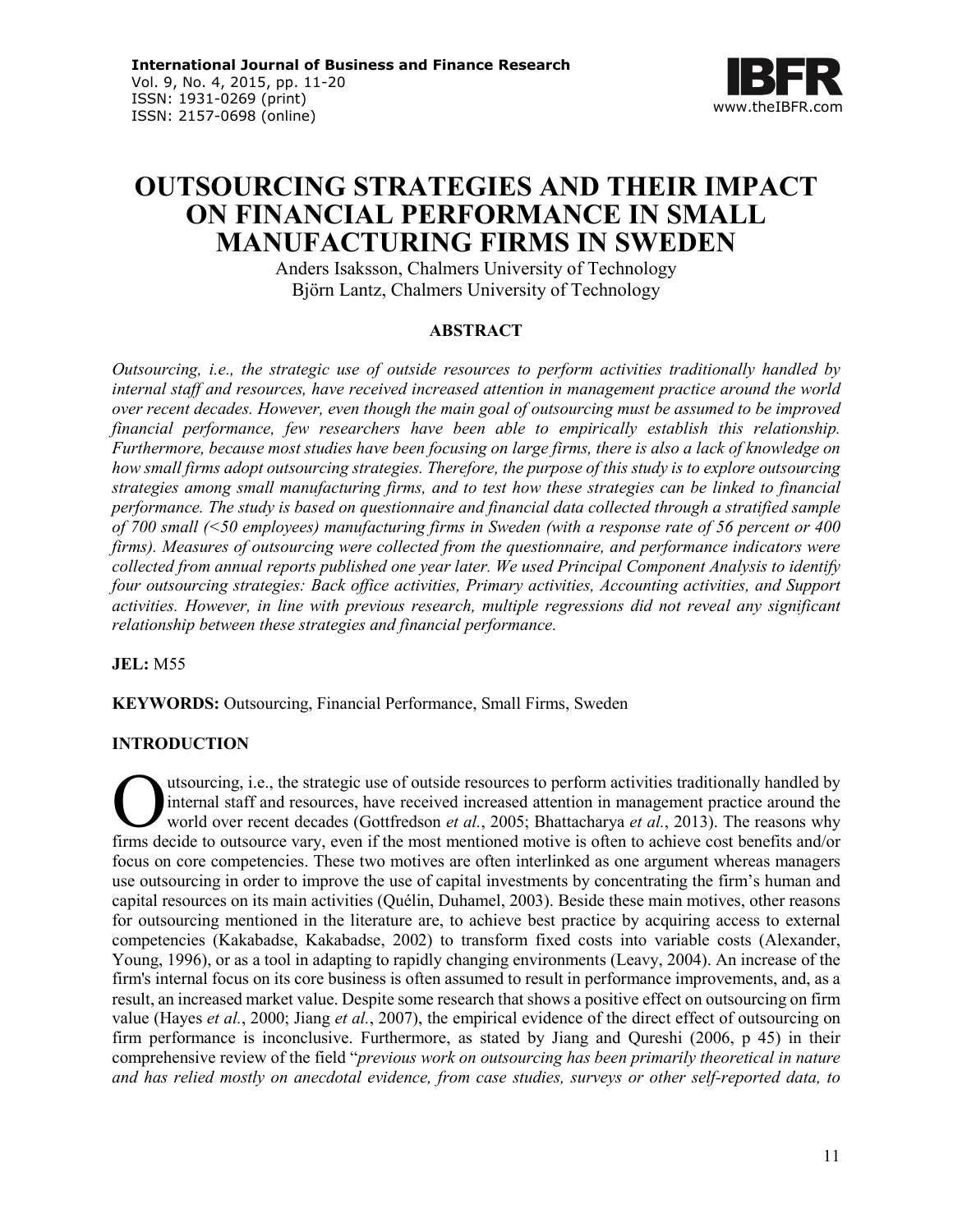*support assertions*". Moreover, they state that (p. 46) "*we have located no studies with fully reliable quantitative indicators of performance across a statistically representative sample of firms*".

The purpose of our study is to explore outsourcing strategies among small manufacturing firms in Sweden, and to test how these strategies can be linked to financial performance. By using a large sample of randomly selected firms, and analyzing performance with unbiased quantitative indicators, we will seek to narrow the research gap identified by Jiang and Qureshi (2006). Furthermore, by researching small firms in a Swedish context our study aims to fill two other research gaps, the lack of studies in a non-US context and the lack of studies on small firms.

First, from previous literature reviews of the field (e.g. Jiang, Qureshi, 2006; Bustinza *et al.*, 2010; Kroes, Ghosh, 2010), it is obvious that previous research in the area has been dominated by studies in a U.S. context, even though there are some noteworthy exceptions (Bustinza *et al.*, 2010; Bhattacharya *et al.*, 2013). We believe that there is a need for research from other cultural settings in order to better understand outsourcing behavior. To support this claim, there are several examples of how operations management practice differs in different cultural settings, for instance in the use of flexible manufacturing system (Darrow, 1987), the adoption of new forms of work organization (Cagliano *et al.*, 2011) or how national culture influences investments in manufacturing practices (Kalchschmidt, Mazzoleni, 2013). Hence, in order to get a more general knowledge on outsourcing strategies, and their effect on firm performance, we aim to contribute to previous outsourcing research by adding results from a Swedish context.

Secondly, despite the fact that several researchers have proposed that there is a small firm effect on the use of outsourcing (e.g. Hayes *et al.*, 2000; Gilley *et al.*, 2004), we have found no study that has investigated outsourcing and its effects on a representative sample of small and medium sized firms, SME:s, (for a precise definition of SME:s see European Commission (2005)). Further, one reason why the study of SME:s is important is the fundamental role that they play in the economic activities, and growth, in society (Storey, 1998). For instance, in Europe SMEs account for 99.8% of all enterprises, 66.8% of total employment and 57.9% of total value added generated by the non‐financial business sector (Muller *et al.*, 2014).

The difference between small and large firms is not only a matter of size. One important difference often highlighted in the literature is that smaller firms usually have a lower degree of structural complexity and bureaucracy vis-à-vis larger firms (Mintzberg, 1979), which increase their speed and flexibility in information-processing capacity (Chen, Hambrick, 1995). Several studies have also found that managers of small firms are often less prone to follow formal rational decision processes than managers from larger established firms (Smith *et al.*, 1988) and, hence, rely more on heuristics in their decision making (Busenitz, Barney, 1997). Other differences frequently highlighted are that the small business environment more often is characterized by higher levels of uncertainty about the market and technological development, due to the fact that these firms often are in early phases of their development (Wu, Knott, 2006). Furthermore, differences in access to critical resources, e.g. financial and human capital (Isaksson, 2006) and organizational structure can have important effects on how and why decisions are made, partly due to the effects these differences have on agency costs and information asymmetry issues (Schulze et al., 2001). Information asymmetry between owners and managers can for instance explain why operational decisions (e.g. to outsource or not) deviate from expected profit-maximizing capacity choices (Schmidt, Buell, 2014). Finally, transaction cost theory suggests that the benefits of outsourcing would be higher for SME:s than for large firms (Klaas *et al.*, 1999; Gilley *et al.*, 2004). However, as pointed out by Verbeke, Kano (2012), for many small firms traditional wealth maximizing goals are subordinated noneconomic goals such as socio-emotional values, the importance of preserving a family control etc. For example, Memili *et al.* (2011) argued that family firms that value noneconomic goals higher than economic goals favor outsourcing less than those that do not.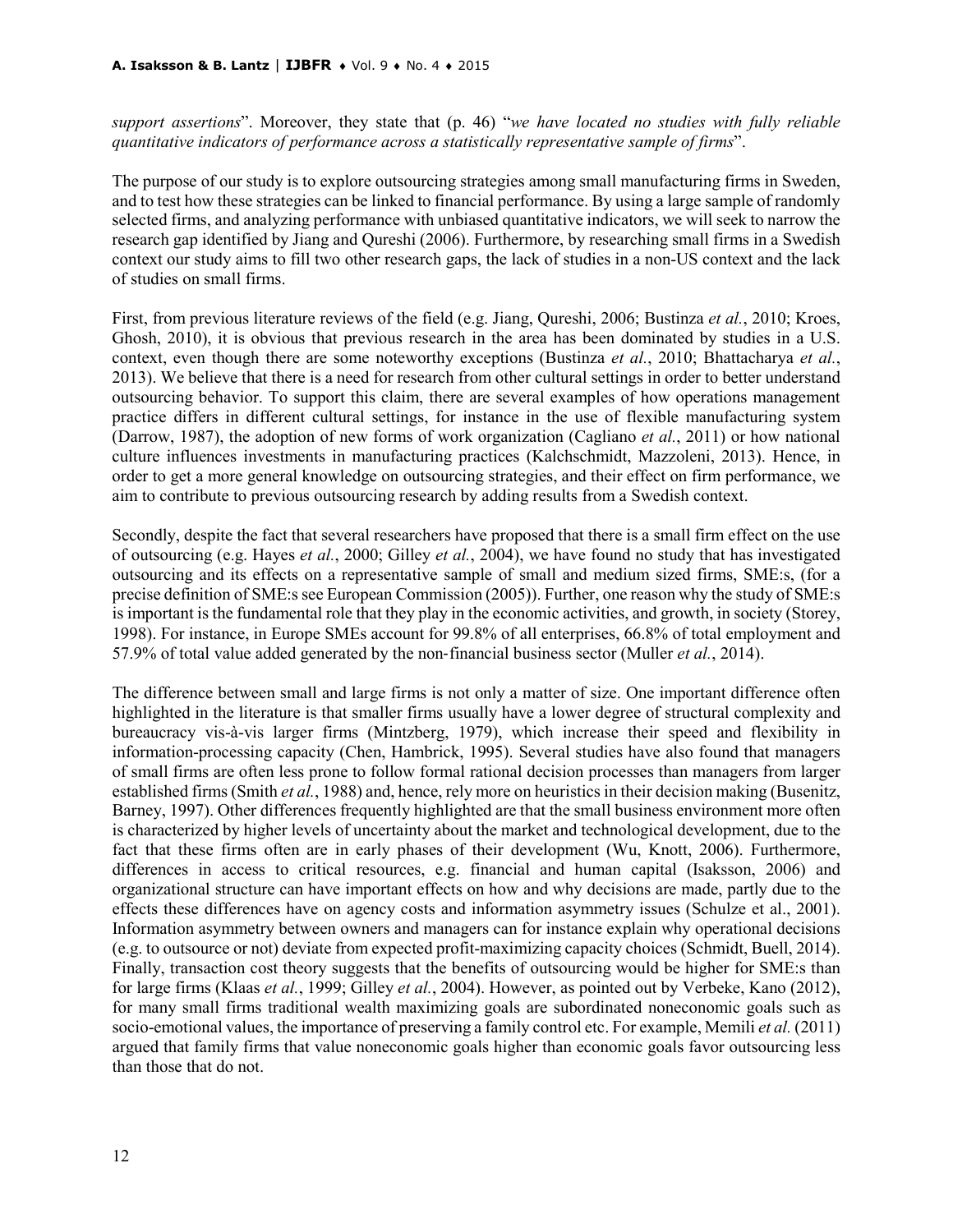### **LITERATURE REVIEW**

Relevant previous research (summarized in Table 1) has been identified through previous performed reviews (Jiang, Qureshi, 2006; Bustinza *et al.*, 2010; Kroes, Ghosh, 2010) combined with employment of different search engines for academic literature research, as Business Source Premiere, SSCI and Google Scholar.

Table 1: Sample Characteristics of Published Research on Effects of Outsourcing Included in Review

| <b>Authors</b>             | Countrv    | <b>Firm Size</b>        | Sample Size & Response<br>Rate | Outcome<br>Variable |
|----------------------------|------------|-------------------------|--------------------------------|---------------------|
| (Hayes et al. 2000)        | <b>USA</b> | $n/a$ , mean sales \$7M | 76(n/a)                        | Stock market data   |
| (Gilley, Rasheed, 2000)    | <b>USA</b> | $>50$ , mean emp. 259   | 94 (17%)                       | Self-reported       |
| (Jiang et al. $2006$ )     | <b>USA</b> | $n/a$ (publicly traded) | 51(n/a)                        | Annual report       |
| (Bolat and Yilmaz 2009)    | Turkey     | $n/a$ (hotels)          | $110(53\%)$                    | Self-reported       |
| (Bustinza et al. 2010)     | Spain      | $>20$ emp               | 213(21%)                       | Self-reported       |
| (Kroes and Ghosh 2010)     | USA        | Mean 1000 emp           | 233 (22 %)                     | Self-reported       |
| (Bhattacharya et al. 2013) | Australia  | n/a                     | 5 case study                   | Self-reported       |

*This table gives a summary of the main references mentioned in the literature review with a special emphasis on sample characteristics in order to better position our research contribution (the lack of studies on small firms in Europe with reliable quantitative samples and indicators).*

Based on the hypothesis that outsourcing is considered to be a value-added business Hayes et al. (2000) investigated how information systems (IS) outsourcing announcements impacted the market value of publicly traded contract-granting firms. Of special interest to this study is that they managed to find that outsourcing announcements had a significant positive effect on small firms, whereas the effect on large firms was not significant. One theoretical explanation for this difference in market reaction was that due to higher information asymmetries (see e.g. Healy, Palepu, 2001) surrounding smaller firms, the market reacted significantly more positive to value-added announcements than for larger firms. However, it is important to note that the categorization of small firms in this study is based on the median size (of sales) of a sample of publicly traded firms, and not on any generally accepted definition of small businesses.

Gilley and Rasheed (2000) examined the extent to which outsourcing of both peripheral and near-core tasks influences firms' financial and nonfinancial performance on a sample of 94 manufacturing firms in the U.S. They did not find any significant direct effect of outsourcing on firm performance. However, an indirect effect on performance was found when using strategy (cost leadership vs. differentiation) and environmental dynamism as a moderator. One argument behind the moderating effect of strategy was that firms that pursue a cost leadership strategy are, by outsourcing, able to heighten their focus on their core competencies, and improve the quality of their nonstrategic activities.

Using the same sample as in Gilley and Rasheed (2000), Gilley *et al.* (2004) analyzed the effect of outsourcing of human resource (HR) activities (payroll and training outsourcing) on firm performance. As in their previous study, no effect was found on financial performance, but there was a small positive effect on firm innovation performance (R&D outlays, process innovation and product innovations) and stakeholder performance (employment growth & morale, customer and supplier relations). Based on the argument that human resource outsourcing would have a larger effect on smaller firms (due to transaction costs) they also tested for a moderating effect of size. However, no support was found for the hypothesis that HR outsourcing would be contingent on the size of the organization – maybe due to a relatively small sample size. Jiang et al. (2006) examined the impact of outsourcing on a firm's performance based on a sample of 51 publicly traded firms. Contrary to most previous studies on outsourcing effects, they used annual report data to measure performance and tested for changes in operating performances as a result from outsourcing decisions. They provided some evidence that outsourcing improved firm's cost-efficiency (SG&A/sales and expenses/sales) but did not find any effect on firm's productivity (sales/assets and asset productivity) or profitability (ROA and profit margin).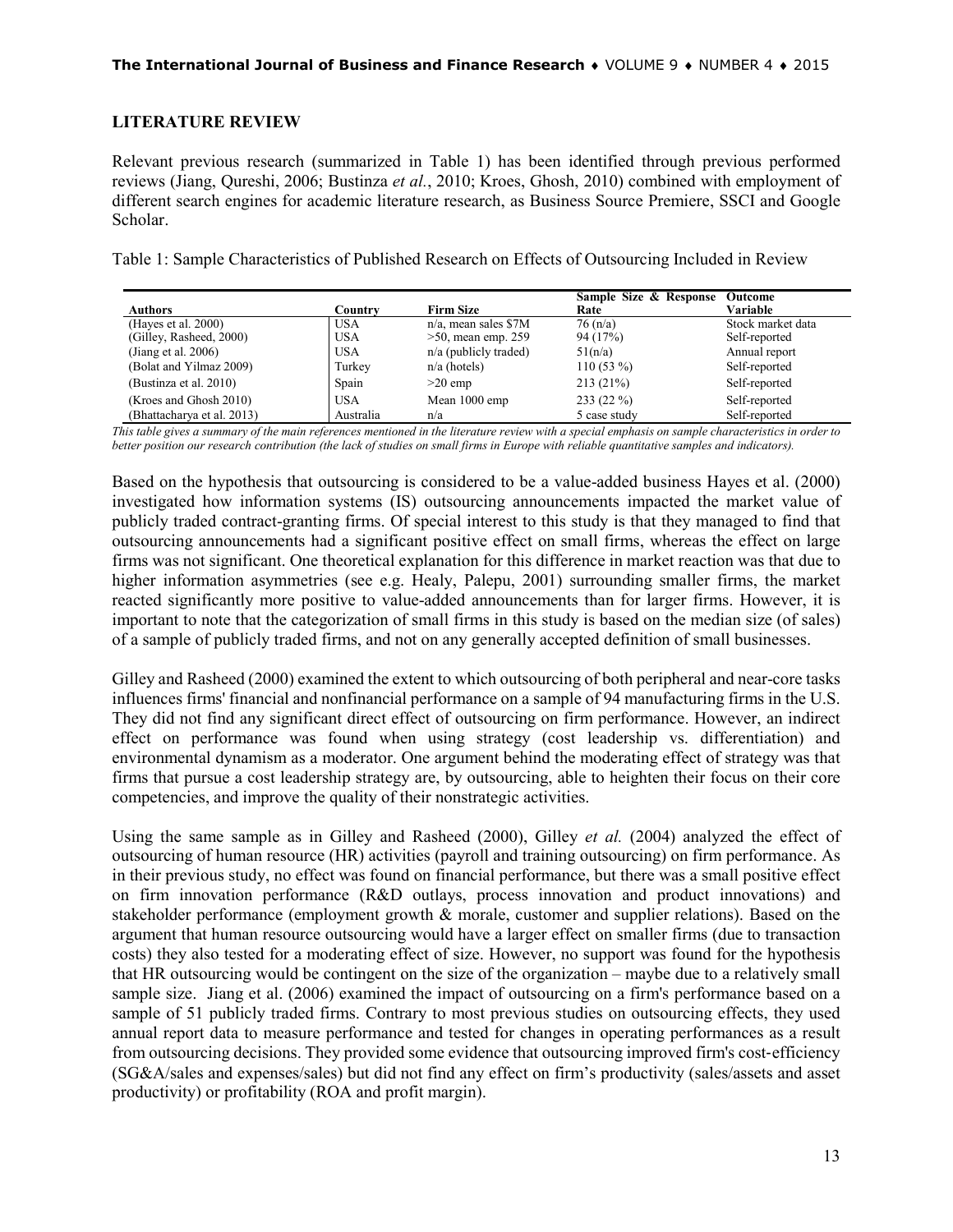Bolat and Yilmaz (2009) examined the relationship between the outsourcing process, and perceived organizational performance in 80 hotels in Turkey, and found support for the hypothesis that outsourcing have a positive effect on organizational performance (organizational effectiveness, productivity, profitability, quality, continuous improvement, quality of work life, and social responsibility levels). Bustinza et al. (2010) studied 213 service firms in Spain, and concluded that there is a relationship between outsourcing decisions and company performance, which is articulated via the impact of outsourcing decisions on the firm's competitive capabilities. They concluded that outsourcing encourages a development of resources that enables a sustainable competitive advantage. In another study of U.S. data, Kroes and Ghosh (2010) studied the degree of congruence (fit or alignment) between outsourcing drivers and competitive priorities, i.e., outsourcing decisions should be made in alignment with the competitive priorities of the firm. They also evaluated the impact of congruence on both supply chain performance and business performance. The main findings were that outsourcing congruence across all five competitive priorities was positively and significantly related to supply chain performance. Bhattacharya et al. (2013), using a qualitative research design, studied outsourcing in five organizations in Australia. Based on agency theory, they analyzed how the receiver and the provider of outsourcing services perceived outsourcing from different angles, e.g., areas of convergence and divergence. They found that the different parties often shared opinions regarding environmental uncertainty, conflict, information asymmetry and duration of contract, while differences were found regarding their view on degree of formality, opportunistic behavior, and mutual dependency of the parties involved, goal compatibility and switching costs.

# **DATA AND METHODOLOGY**

The surveyed population consists of small Swedish manufacturing limited companies collected in April 2013. Companies with less than 2 or more than 49 employees, with a turnover of less than 1 or more than 80 million SEK, with a balance sheet total over 80 MSEK, those being part of a business group, with more than one registered location, and without public annual reports as from 2011 were filtered out. The sampling frame then consisted of 7 635 companies. A stratified sample was conducted in order to ensure that the sample would be representative of the population. Companies were approached randomly by phone until 200 companies with less than 10 employees (i.e., micro firms) and 200 companies with 10 or more employees (i.e., small firms) had answered the questionnaire. Furthermore, in order to further ensure the validity of the sample, all data collection regarding the questionnaire was made by phone using an external service. A total of 700 companies were asked to participate, resulting in a response rate of 57 percent. Financial performance data regarding 2013 from these 400 companies were later collected through their annual reports published in 2014. Financial performance was measured with the ratios Return on Assets (ROA) measured as income before interest expenses divided by total assets and Return on Equity (ROE) measured as net income divided by Shareholders' equity.

The questionnaire included, apart from the standard demographic and other items, a section where respondents were presented with a list of 16 activities, and were asked to indicate the firm's outsourcing intensity of each activity: (1) Bookkeeping, (2) Financial reporting, (3) Tax Processing, (4) Payroll, (5) Billing, (6) Order processing, (7) Payment processing, (8) Other administration, (9) Manufacturing, (10) Purchases, (11) Warehousing, (12) Shipping, (13) Sales force, (14) IT services/system, (15) Customer Service, and (16) Training. A scale from 1 (the activity is performed entirely within the firm) to 5 (the activity is entirely outsourced) was used for each activity. The set of 16 activities is based on Gilley and Rasheed (2000). The respondents were also asked to indicate whether the strategic orientation of the company preferably should be described as oriented towards differentiation or as cost oriented (based on Verhoef and Leeflang, 2009). For a more detailed description of the questionnaire design, see Isaksson (2013). The data were initially analyzed through a principal component analysis (PCA) in order to extract latent factors from the 16 manifest items. The latent factors can be interpreted as the basic outsourcing strategies of the companies. These factors were then used as explanatory variables in multiple regression analyses in order to explore the relation between outsourcing strategies and financial performance. The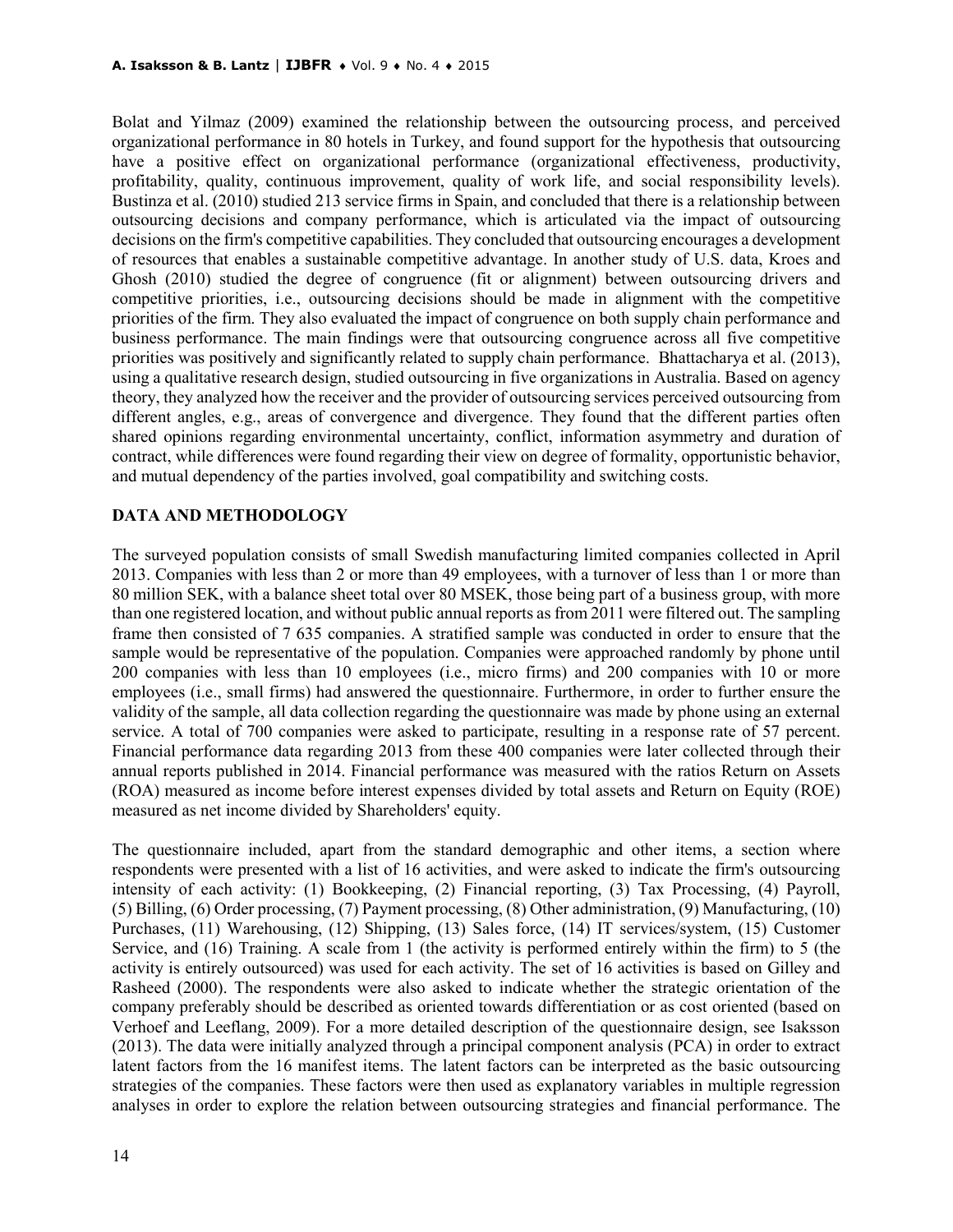strategic choice between differentiation or cost, as well as the logarithm of the number of employees, was used as control variables for the regressions.

### **RESULTS**

Table 2 presents the descriptive statistics regarding the degree of outsourcing of the various administrative and other activities in the companies. On average, most activities are not outsourced to any great extent. The obvious exceptions are items #2 and #3, and, to some degree, items #14 and #16. Some activities are almost always conducted within the firm, such as items  $#6, #10, #11, and #15$ .

|                              | <b>ITEM</b>             | N   | <b>MEAN</b> | STD.DEV. | <b>SKEWNESS</b> | <b>KURTOSIS</b> |
|------------------------------|-------------------------|-----|-------------|----------|-----------------|-----------------|
|                              | 1. Bookkeeping          | 400 | 2.07        | 1.57     | 1.04            | $-0.62$         |
|                              | 2. Financial reporting  | 400 | 3.99        | 1.39     | $-1.05$         | $-0.29$         |
|                              | 3. Tax Processing       | 397 | 4.16        | 1.42     | $-1.39$         | 0.37            |
|                              | 4. Payroll              | 397 | 1.64        | 1.34     | 1.83            | 1.65            |
| Administrative<br>activities | 5. Billing              | 399 | 1.26        | 0.93     | 3.50            | 10.77           |
|                              | 6. Order processing     | 397 | 1.12        | 0.65     | 5.59            | 29.93           |
|                              | 7. Payment processing   | 400 | 1.40        | 1.13     | 2.64            | 5.32            |
|                              | 8. Other administration | 394 | 1.36        | 0.92     | 2.76            | 7.07            |
|                              | 9. Manufacturing        | 381 | 1.85        | 1.25     | 1.31            | 0.58            |
|                              | 10. Purchases           | 400 | 1.10        | 0.53     | 6.03            | 37.77           |
|                              | 11. Warehousing         | 390 | 1.20        | 0.70     | 3.96            | 15.73           |
| Other activities             | 12. Shipping            | 388 | 2.32        | 1.66     | 0.68            | $-1.28$         |
|                              | 13. Sales force         | 396 | 1.33        | 0.91     | 2.93            | 7.75            |
|                              | 14. IT services/system  | 389 | 2.69        | 1.53     | 0.25            | $-1.35$         |
|                              | 15. Customer Service    | 396 | 1.17        | 0.64     | 4.30            | 19.19           |
|                              | 16. Training            | 374 | 2.78        | 1.45     | 0.19            | $-1.21$         |

Table 2: Descriptive Statistics Regarding Outsourcing of Activities

Barlett's test of sphericity was significant ( $p < 0.001$ ) and the Kaiser-Meyer-Olkin measure of sampling adequacy was 0.829, indicating that the data is suitable for a PCA. The PCA was performed, and latent factors were built as averages of items. In our case, the one factor solution explains only 31.09 % of the total variance, and the analysis suggests a solution with four factors (considering eigenvalues above 1). Hence, the PCA indicates that there are four basic outsourcing strategies in these firms.

Table 4 presents the rotated component matrix from the PCA, where the 16 items are grouped into four principal components, reflecting four basic outsourcing strategies. For legibility, only the highest factor loading for each item is displayed here. The first component consists of six items with a Cronbach's alpha of 0.859. The component includes the items  $#1, #4, #5, #6, #7,$  and  $#8$ . We denote the component "Back office" since these items constitute the typical back office activities. The second component is denoted "Primary", as it includes the items #9, #10, #11, #13, and #15, that is, the activities directly related to the primary operations. Thirdly, the component "Accounting" includes items #2 and #3, which typically are performed by outside accountants. Finally, the fourth component is called "Support", as it includes activities necessary to support the primary operations in the firm, that is, items  $\#12$ ,  $\#14$ , and  $\#16$ .

*This table shows descriptive statistics across the participating firms regarding outsourcing intensity for each activity. As a measure of outsourcing, respondents were asked to indicate how each of the above 16 items was handled in the company, from 1 (handled entirely internally) to 5 (operated by entirely by external party).*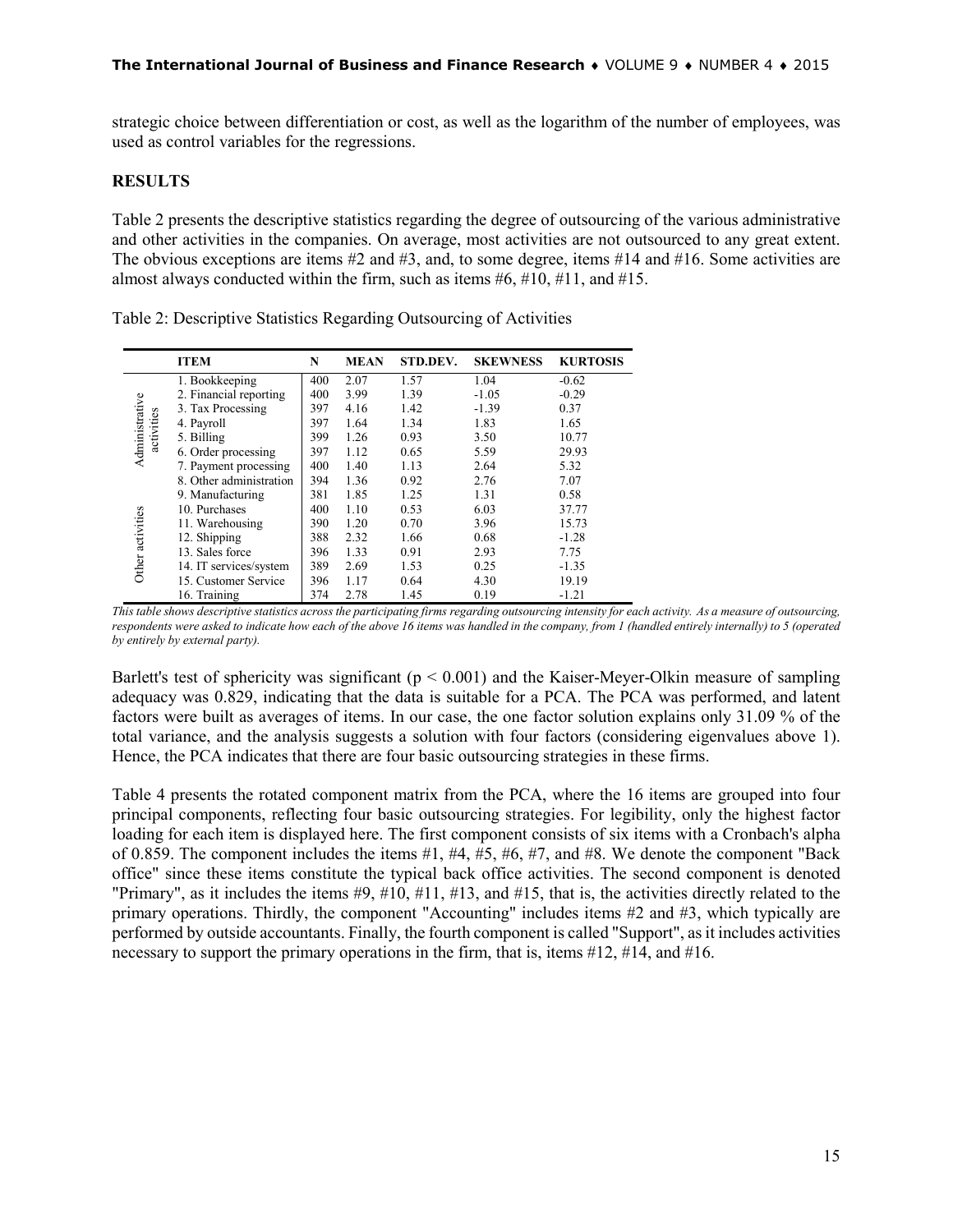| Item | <b>Initial Eigenvalues</b> |               | <b>Extraction Sums of Squared Loadings</b> |       |               | <b>Rotation Sums of Squared Loadings</b> |       |               |              |
|------|----------------------------|---------------|--------------------------------------------|-------|---------------|------------------------------------------|-------|---------------|--------------|
|      | Total                      | % of variance | Cumulative %                               | Total | % of variance | Cumulative %                             | Total | % of variance | Cumulative % |
|      | 4.97                       | 31.09         | 31.09                                      | 4.97  | 31.09         | 31.09                                    | 3.70  | 23.13         | 23.13        |
| 2    | 2.12                       | 13.22         | 44.31                                      | 2.12  | 13.22         | 44.31                                    | 2.86  | 17.88         | 41.01        |
| 3    | 1.57                       | 9.80          | 54.11                                      | 1.57  | 9.80          | 54.11                                    | 1.93  | 12.06         | 53.07        |
| 4    | 1.22                       | 7.65          | 61.76                                      | 1.22  | 7.65          | 61.76                                    | 1.39  | 8.69          | 61.76        |
| 5    | 0.98                       | 6.12          | 67.88                                      |       |               |                                          |       |               |              |
| 6    | 0.88                       | 5.48          | 73.36                                      |       |               |                                          |       |               |              |
|      | 0.81                       | 5.06          | 78.43                                      |       |               |                                          |       |               |              |
| 8    | 0.71                       | 4.42          | 82.84                                      |       |               |                                          |       |               |              |
| 9    | 0.56                       | 3.49          | 86.34                                      |       |               |                                          |       |               |              |
| 10   | 0.44                       | 2.73          | 89.06                                      |       |               |                                          |       |               |              |
| 11   | 0.37                       | 2.29          | 91.35                                      |       |               |                                          |       |               |              |
| 12   | 0.35                       | 2.19          | 93.55                                      |       |               |                                          |       |               |              |
| 13   | 0.32                       | 1.99          | 95.53                                      |       |               |                                          |       |               |              |
| 14   | 0.30                       | 1.85          | 97.38                                      |       |               |                                          |       |               |              |
| 15   | 0.24                       | 1.49          | 98.88                                      |       |               |                                          |       |               |              |
| 16   | 0.18                       | 1.12          | 100.00                                     |       |               |                                          |       |               |              |

Table 3: Total Variance Explained

*This table shows the explained total variance for different number of factors in the PCA. The one factor solution explains only 31.09 % of the total variance, and the analysis suggests a solution with four factors (considering eigenvalues above 1). Hence, the PCA indicates that there are four basic outsourcing strategies in these firms.*

#### Table 4: Rotated Component Matrix and Factor Loadings

|                                                 | Component          |         |            |                |  |  |
|-------------------------------------------------|--------------------|---------|------------|----------------|--|--|
| Item                                            | <b>Back Office</b> | Primary | Accounting | <b>Support</b> |  |  |
| 1                                               | 0.634              |         |            |                |  |  |
|                                                 |                    |         | 0.846      |                |  |  |
|                                                 |                    |         | 0.849      |                |  |  |
|                                                 | 0.781              |         |            |                |  |  |
| $\begin{array}{c} 2 \\ 3 \\ 4 \\ 5 \end{array}$ | 0.833              |         |            |                |  |  |
|                                                 | 0.667              |         |            |                |  |  |
| $\frac{6}{7}$                                   | 0.855              |         |            |                |  |  |
| 8                                               | 0.740              |         |            |                |  |  |
| 9                                               |                    | 0.543   |            |                |  |  |
| 10                                              |                    | 0.762   |            |                |  |  |
| 11                                              |                    | 0.813   |            |                |  |  |
| 12                                              |                    |         |            | 0.713          |  |  |
| 13                                              |                    | 0.598   |            |                |  |  |
| 14                                              |                    |         |            | 0.537          |  |  |
| 15                                              |                    | 0.809   |            |                |  |  |
| 16                                              |                    |         |            | 0.661          |  |  |
| Cronbach's alpha                                | 0.859              | 0.777   | 0.759      | 0.341          |  |  |

*This table shows the rotated component matrix and factor loadings in the PCA. It reveals how four factors are constructed out of the 16 items. Extraction Method: Principal component analysis. Rotation method: Varimax with Kaiser normalization.*

The next step was to test for relationship between the four outsourcing strategies and financial performance. Multiple regressions with return on assets (ROA) and return on equity (ROE) as dependent variables were conducted, with the four outsourcing strategies as explanatory variables while simultaneously controlling for company size and strategic company direction. Thus, the two tested regression models were

$$
ROA = \beta_0 + \beta_1 BOF + \beta_2 PRI + \beta_3 ACC + \beta_4 SUP + \beta_5 SIZ + \beta_6 STR + \varepsilon
$$
\n(1)

and

$$
ROE = \beta_0 + \beta_1 BOF + \beta_2 PRI + \beta_3 ACC + \beta_4 SUP + \beta_5 SIZ + \beta_6 STR + \varepsilon
$$
 (2)  
where

*BOF* is the average tendency to outsource back office activities *PRI* is the average tendency to outsource primary activities *ACC* is the average tendency to outsource accounting activities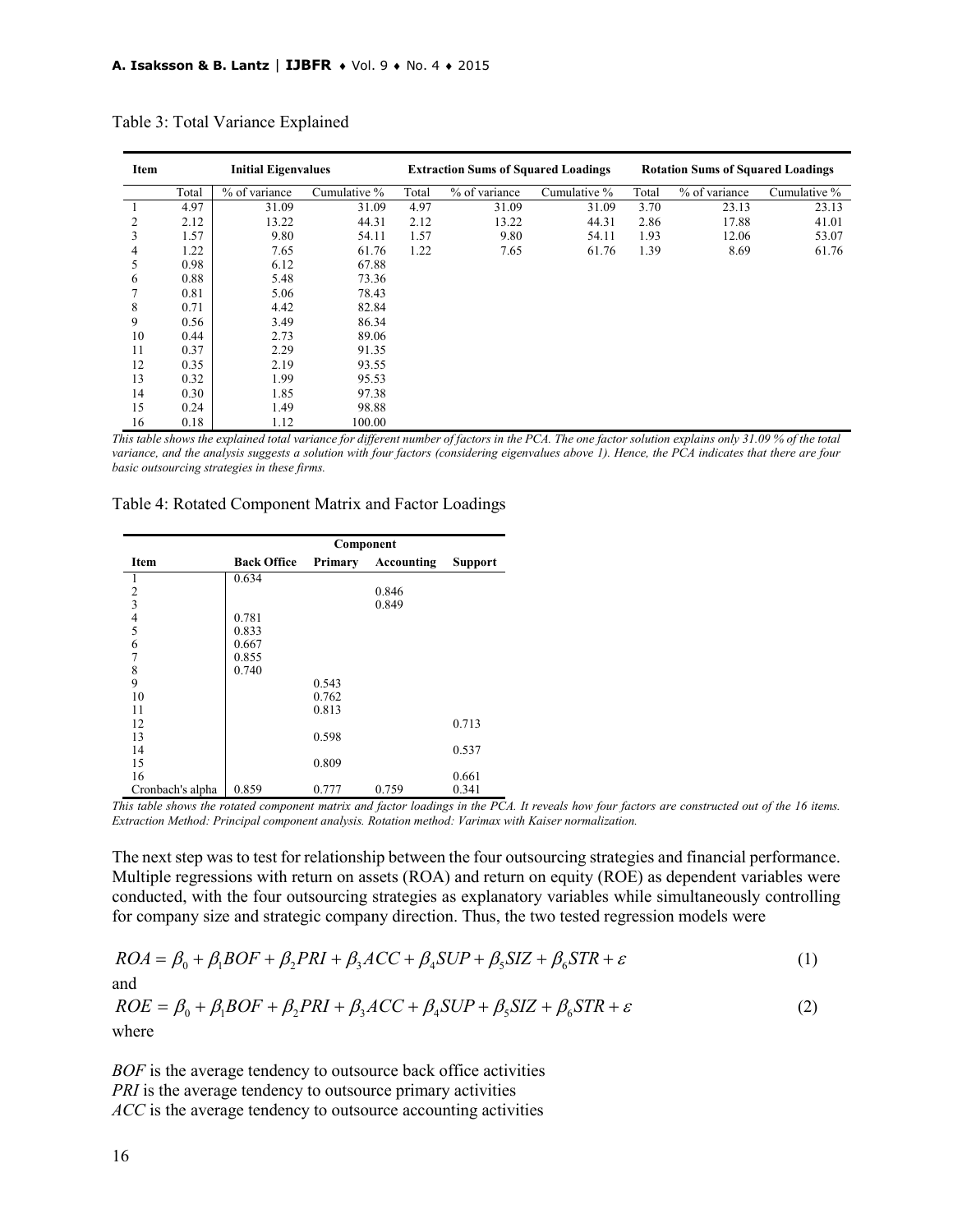### **The International Journal of Business and Finance Research** ♦ VOLUME 9 ♦ NUMBER 4 ♦ 2015

*SUP* is the average tendency to outsource support activities

*SIZ* (control variable) is the logarithm of company size (measured as the number of employees)

*STR* (control variable) is a dummy variable describing whether the core company strategy should be described as oriented towards costs (value = 0) or differentiation (value = 1)

In both cases, the data set was first sorted by the dependent variable and trimmed so that the highest 5 % and the lowest 5 % were excluded. Hence, each regression was based on 360 observations. The results from the regressions are displayed in Table 5 and 6. Overall, the models explain very little. There are basically no relation between outsourcing strategies and financial performance measures. The only exception is that the average tendency to outsource back office activities is negatively related to ROA, although this relation is only marginally significant. Company size is also found to be positively related to ROE, but as SIZ is used solely as a control variable in these analyses, the relation is of little interest in the study itself.

Table 5: Relation between ROA and Outsourcing Strategies

|            | R       | SE   | Т        | P-Value |
|------------|---------|------|----------|---------|
| (Constant) | 7.46    | 3.05 | 2.44     | 0.015   |
| ROF        | $-1.32$ | 0.72 | $-1.83*$ | 0.069   |
| PRI        | 0.18    | 1.08 | 0.17     | 0.868   |
| ACC.       | $-0.37$ | 0.47 | $-0.79$  | 0.433   |
| <b>SUP</b> | $-0.53$ | 0.57 | $-0.92$  | 0.359   |
| SIZ        | 2.38    | 1.64 | 1.46     | 0.147   |
| <b>STR</b> | 0.88    | 1.16 | 0.76     | 0.451   |

*The table shows the results from the multiple regression analysis with return on assets (ROA) as dependent variable and the outsourcing strategies as explanatory variables.*  $\vec{F} = 1.680$  ( $p = 0.126$ ),  $R^2 = 0.034$ . \*\*\*, \*\*, and \* indicate significance at the 1, 5, and 10 percent levels respectively.

| Table 6: Relation between ROE and Outsourcing Strategies |
|----------------------------------------------------------|
|----------------------------------------------------------|

|            | R        | SE    | т       | <b>P-Value</b> |
|------------|----------|-------|---------|----------------|
| (Constant) | $-20.76$ | 25.26 | $-0.82$ | 0.412          |
| <i>BOF</i> | $-5.24$  | 5.98  | $-0.88$ | 0.381          |
| PRI        | 7.98     | 8.92  | 0.89    | 0.372          |
| ACC        | $-4.04$  | 3.88  | $-1.04$ | 0.298          |
| <b>SUP</b> | 3.06     | 4.73  | 0.65    | 0.518          |
| SIZ        | 24.61    | 13.53 | 1.82*   | 0.070          |
| <b>STR</b> | 15.37    | 9.63  | 1.60    | 0.112          |

*The table shows the results from the multiple regression analysis with ROE as dependent variable and the outsourcing strategies as explanatory variables.* F = 2.042 ( $p = 0.060$ ),  $R^2 = 0.041$ . \*\*\*, \*\*, and \* indicate significance at the 1, 5, and 10 percent levels respectively.

### **CONCLUSION AND DISCUSSION**

Decisions to outsource are usually assumed to be made in order to, directly or indirectly, improve financial performance. However, previous research in this field has essentially provided no evidence of a link between outsourcing and financial performance (Gilley and Rasheed, 2000; Gilley et al., 2004; Jiang et al., 2006). However, outsourcing as an explanatory variable has usually been treated on an entirely aggregate level (e.g. Jiang et al., 2006) or divided in outsourcing of peripheral activities and outsourcing if core activities (e.g. Gilley and Rasheed, 2000). In this paper, we have provided a more detailed typology of activities for which firms make strategic outsourcing decisions, and studied the relation between outsourcing intensities and firm performance.

Since we have been studying small firms and their actual financial performance, we have taken a step towards closing the previously identified research gap in the outsourcing literature. Furthermore, besides working with small firms and true financial performance measures, this study is also characterized by a relatively large sample size, a relatively high response rate, and a phone-based data collection – facts that indicate valid and reliable results in comparison with many similar studies. However, despite our relatively large sample, we were unable to find a significant relation between outsourcing intensity and financial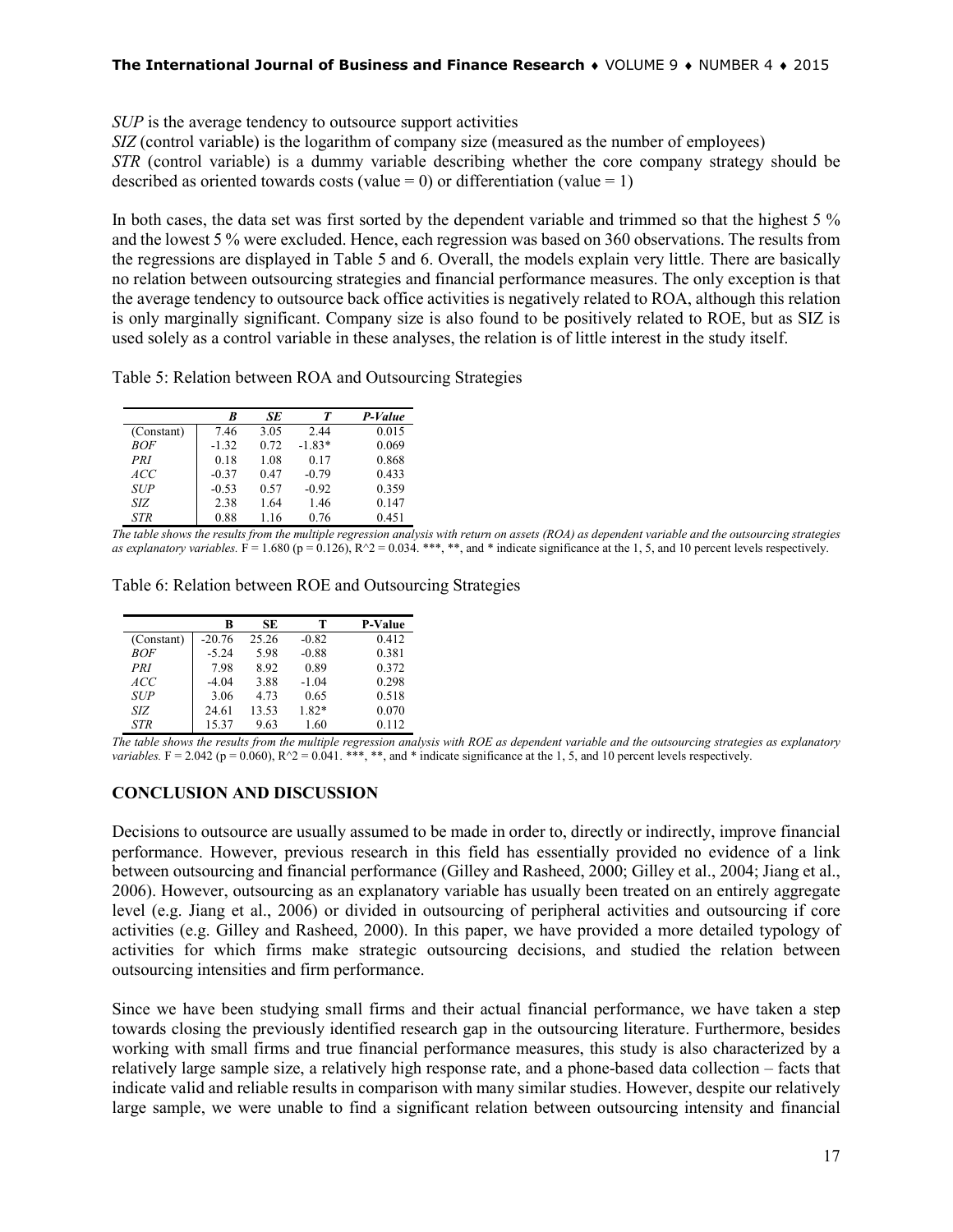performance. The study has shown that small manufacturing firms have four basic outsourcing strategies; back office activities, primary activities, accounting activities, and support activities. However, as in previously related research, no significant relationship between outsourcing intensity and financial performance was found. This suggests that there may be other types of motives behind strategic outsourcing decisions than improved financial performance, perhaps especially among small firms. Hence, we believe that future research should explore the relation between outsourcing intensity and "soft" values like, for example, stress or work satisfaction. Another area of future research would be cross-country comparisons in order to better understand how management culture in different countries affects outsourcing behavior.

# **REFERENCES**

Alexander, M. and D. Young (1996) "Outsourcing: Where's the Value?" *Long Range Planning,* Vol. 29(5) p. 728-730.

Bhattacharya, A., P.J. Singh and V. Bhakoo (2013) "Revisiting the outsourcing debate: two sides of the same story" *Production Planning & Control,* Vol. 24(4-5) p. 399-422.

Bolat, T. and Ö. Yilmaz (2009) "The relationship between outsourcing and organizational performance: is it myth or reality for the hotel sector?" *International Journal of Contemporary Hospitality Management,*  Vol. 21(1) p. 7-23.

Busenitz, L.W. and J.B. Barney (1997) "Differences between entrepreneurs and managers in large organizations: Biases and heuristics in strategic decision-making" *Journal of Business Venturing,* Vol. 12(1) p. 9-30.

Bustinza, O., D. Arias-Aranda and L. Gutierrez-Gutierrez (2010) "Outsourcing, competitive capabilities and performance: an empirical study in service firms" *International Journal of Production Economics,*  Vol. 126(2) p. 276-288.

Cagliano, R., F. Caniato, R. Golini, A. Longoni and E. Micelotta (2011) "The impact of country culture on the adoption of new forms of work organization" *International Journal of Operations & Production Management,* Vol. 31(3) p. 297-323.

Chen, M.J. and D.C. Hambrick (1995) "Speed, stealth, and selective attack: How small firms differ from large firms in competitive behavior" *Academy of Management Journal*, Vol. 38(2) p. 453-482.

Darrow, W.P. (1987) "An international comparison of flexible manufacturing systems technology" *Interfaces,* Vol. 17(6) p. 86-91.

European Commission (2005) *The new SME definition: User guide and model declaration*, Brussel: European Commission Publications Office.

Gilley, K.M., C.R. Greer and A.A. Rasheed (2004) "Human resource outsourcing and organizational performance in manufacturing firms" *Journal of business research,* Vol. 57(3) p. 232-240.

Gilley, K.M. and A. Rasheed (2000) "Making more by doing less: an analysis of outsourcing and its effects on firm performance" *Journal of management,* Vol. 26(4) p. 763-790.

Gottfredson, M., R. Puryear and S. Phillips (2005) "Strategic sourcing" *Harvard Business Review,* Vol. 83(2) p. 132-139.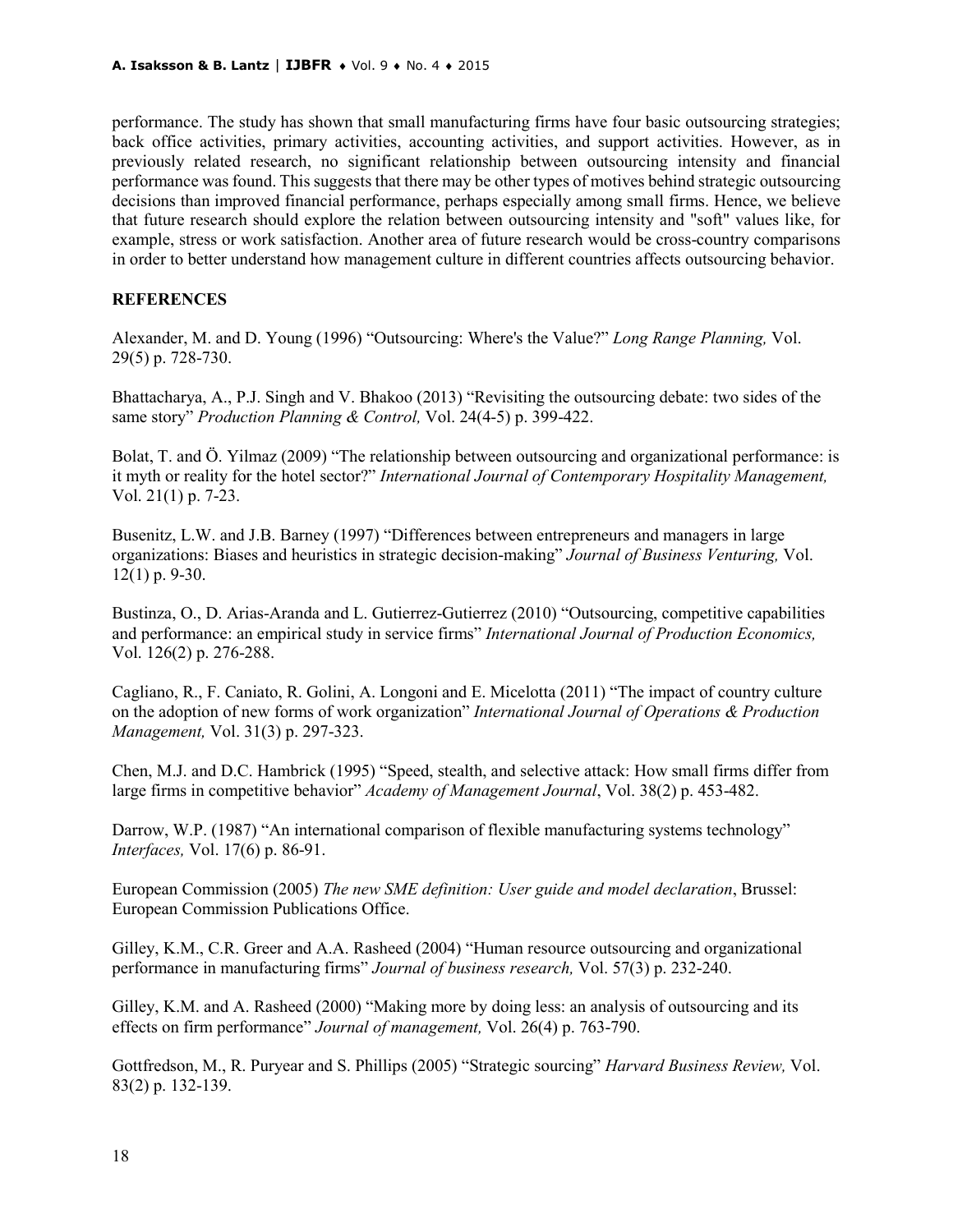### **The International Journal of Business and Finance Research** ♦ VOLUME 9 ♦ NUMBER 4 ♦ 2015

Hayes, D.C., J.E. Hunton and J.L. Reck (2000) "Information systems outsourcing announcements" *Journal of information Systems,* Vol. 14(2) p. 109-125.

Healy, P.M. and K.G. Palepu (2001) "Information asymmetry, corporate disclosure, and the capital markets: A review of the empirical disclosure literature" *Journal of accounting and economics,* Vol. 31(1) p. 405-440.

Isaksson, A. (2006) *Studies of the venture capital process*, Ph.D. Thesis, Umeå: Umeå University.

Isaksson, A. (2013) *Effekter av administrativ outsourcing*, Umeå: Umeå University. Retrieved January 9, 2015 at: http://shar.es/1HRsBn

Jiang, B., J.A. Belohlav and S.T. Young (2007) "Outsourcing impact on manufacturing firms' value: Evidence from Japan" *Journal of Operations Management,* Vol. 25(4) p. 885-900.

Jiang, B., G.V. Frazier and E.L. Prater (2006) "Outsourcing effects on firms' operational performance" *International Journal of Operations & Production Management,* Vol. 26(12) p. 1280-1300.

Jiang, B. and A. Qureshi (2006) "Research on outsourcing results: current literature and future opportunities" *Management Decision,* Vol. 44(1) p. 44-55.

Kakabadse, A. and N. Kakabadse (2002) "Trends in Outsourcing: Contrasting USA and Europe" *European management journal,* Vol. 20(2) p. 189-198.

Kalchschmidt, M.G. and A. Mazzoleni (2013). *The effect of culture on the relationship between manufacturing strategy and practices.* Paper presented at the 20th EurOMA Conference, Dublin.

Klaas, B.S., J. McClendon and T.W. Gainey (1999) "HR outsourcing and its impact: The role of transaction costs" *Personnel Psychology,* Vol. 52(1) p. 113-136.

Kroes, J.R. and S. Ghosh (2010) "Outsourcing congruence with competitive priorities: Impact on supply chain and firm performance" *Journal of Operations Management,* Vol. 28(2) p. 124-143.

Leavy, B. (2004) "Outsourcing strategies: opportunities and risks" *Strategy & Leadership,* Vol. 32(6) p. 20-25.

Memili, E., J.J. Chrisman and J.H. Chua (2011) "Transaction costs and outsourcing decisions in smalland medium-sized family firms" *Family Business Review,* Vol. 24(1) p. 47-61.

Mintzberg, H. (1979) *The structuring of organizations*, Englewood Cliffs, NJ: Prentice-Hall.

Muller, P., D. Gagliardi, C. Caliandro, N.U. Bohn and D. Klitou (2014) *Annual Report on European SMEs 2013/2014 – A Partial and Fragile Recovery*, Brussel: European Commission.

Quélin, B. and F. Duhamel (2003) "Bringing together strategic outsourcing and corporate strategy:: Outsourcing motives and risks" *European management journal,* Vol. 21(5) p. 647-661.

Schmidt, W. and R.W. Buell (2014) "Decision making under information asymmetry: Experimental evidence on belief refinements" *Harvard Business School Working Paper Series*, No. 15-001, July.